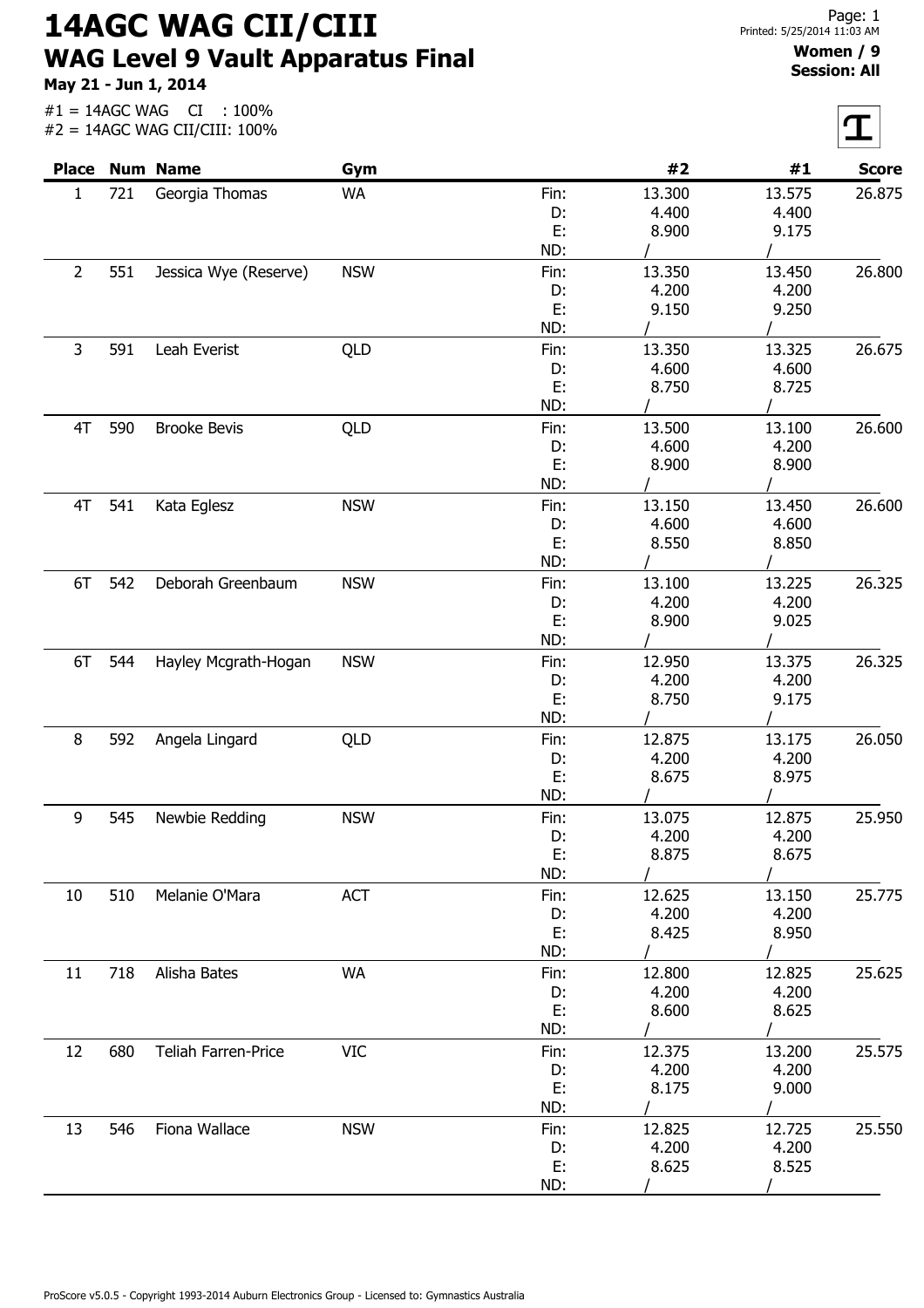14AGC WAG CII/CIII WAG Level 9 Vault Apparatus Final

May 21 - Jun 1, 2014

## Women / 9 Session: All

| <b>Place</b> |     | <b>Num Name</b>               | Gym        |      | #2     | #1            | <b>Score</b> |
|--------------|-----|-------------------------------|------------|------|--------|---------------|--------------|
| 14           | 719 | Molly Mahoney                 | <b>WA</b>  | Fin: | 12.575 | 12.950        | 25.525       |
|              |     |                               |            | D:   | 4.200  | 4.200         |              |
|              |     |                               |            | E:   | 8.375  | 8.750         |              |
|              |     |                               |            | ND:  |        |               |              |
| 15           | 547 | Matilde Breth-Petersen (R NSW |            | Fin: | 12.600 | 12.875        | 25.475       |
|              |     |                               |            | D:   | 4.200  | 4.200         |              |
|              |     |                               |            | E:   | 8.400  | 8.675         |              |
|              |     |                               |            | ND:  |        |               |              |
| 16           | 543 | Ashley Kind                   | <b>NSW</b> | Fin: | 12.675 | 12.775        | 25.450       |
|              |     |                               |            | D:   | 4.200  | 4.200         |              |
|              |     |                               |            | E:   | 8.475  | 8.575         |              |
|              |     |                               |            | ND:  |        |               |              |
| 17           | 596 | Imogen Beardsley (Reserv QLD  |            | Fin: | 12.925 | 12.475        | 25.400       |
|              |     |                               |            | D:   | 4.200  | 4.200         |              |
|              |     |                               |            | E:   | 8.725  | 8.275         |              |
|              |     |                               |            | ND:  |        |               |              |
| 18           | 720 | Kimberly Morrissey            | WA         | Fin: | 12.625 | 12.750        | 25.375       |
|              |     |                               |            | D:   | 4.200  | 4.200         |              |
|              |     |                               |            | E:   | 8.425  | 8.550         |              |
|              |     |                               |            | ND:  |        |               |              |
| 19T          | 594 | Melissa Watkin                | QLD        | Fin: | 12.550 | 12.550        | 25.100       |
|              |     |                               |            | D:   | 4.000  | 4.000         |              |
|              |     |                               |            | Ε.   | 8.550  | 8.550         |              |
|              |     |                               |            | ND:  |        |               |              |
| 19T          | 683 | Alice Neill                   | <b>VIC</b> | Fin: | 12.525 | 12.575        | 25.100       |
|              |     |                               |            | D:   | 4.000  | 4.000         |              |
|              |     |                               |            | Ε.   | 8.525  | 8.575         |              |
|              |     |                               |            | ND:  |        |               |              |
| 21           | 589 | Sarah Best                    | QLD        | Fin: | 12.325 | 12.525        | 24.850       |
|              |     |                               |            | D:   | 4.000  | 4.000         |              |
|              |     |                               |            | Ε.   | 8.325  | 8.525         |              |
|              |     |                               |            | ND:  |        | $\mathcal{L}$ |              |
| 22           | 684 | Logan Sharrock                | <b>VIC</b> | Fin: | 12.325 | 12.325        | 24.650       |
|              |     |                               |            | D:   | 4.000  | 4.000         |              |
|              |     |                               |            | Ε.   | 8.325  | 8.325         |              |
|              |     |                               |            | ND:  |        |               |              |
| 23           | 550 | Taylor Robertson (Reserv NSW  |            | Fin: | 12.250 | 12.275        | 24.525       |
|              |     |                               |            | D:   | 4.000  | 4.000         |              |
|              |     |                               |            | E:   | 8.250  | 8.275         |              |
|              |     |                               |            | ND:  |        |               |              |
| 24           | 681 | Mikayla George                | <b>VIC</b> | Fin: | 11.800 | 12.550        | 24.350       |
|              |     |                               |            | D:   | 4.000  | 4.000         |              |
|              |     |                               |            | E:   | 7.800  | 8.550         |              |
|              |     |                               |            | ND:  |        |               |              |
| 25           | 679 | Emily Dean                    | <b>VIC</b> | Fin: | 11.900 | 12.050        | 23.950       |
|              |     |                               |            | D:   | 3.400  | 3.400         |              |
|              |     |                               |            | E:   | 8.500  | 8.650         |              |
|              |     |                               |            | ND:  |        |               |              |
| 26T          | 548 | Harriet Crowley (Reserve) NSW |            | Fin: | 12.100 | 11.825        | 23.925       |
|              |     |                               |            | D:   | 4.200  | 4.200         |              |
|              |     |                               |            | E:   | 7.900  | 7.625         |              |
|              |     |                               |            | ND:  |        |               |              |